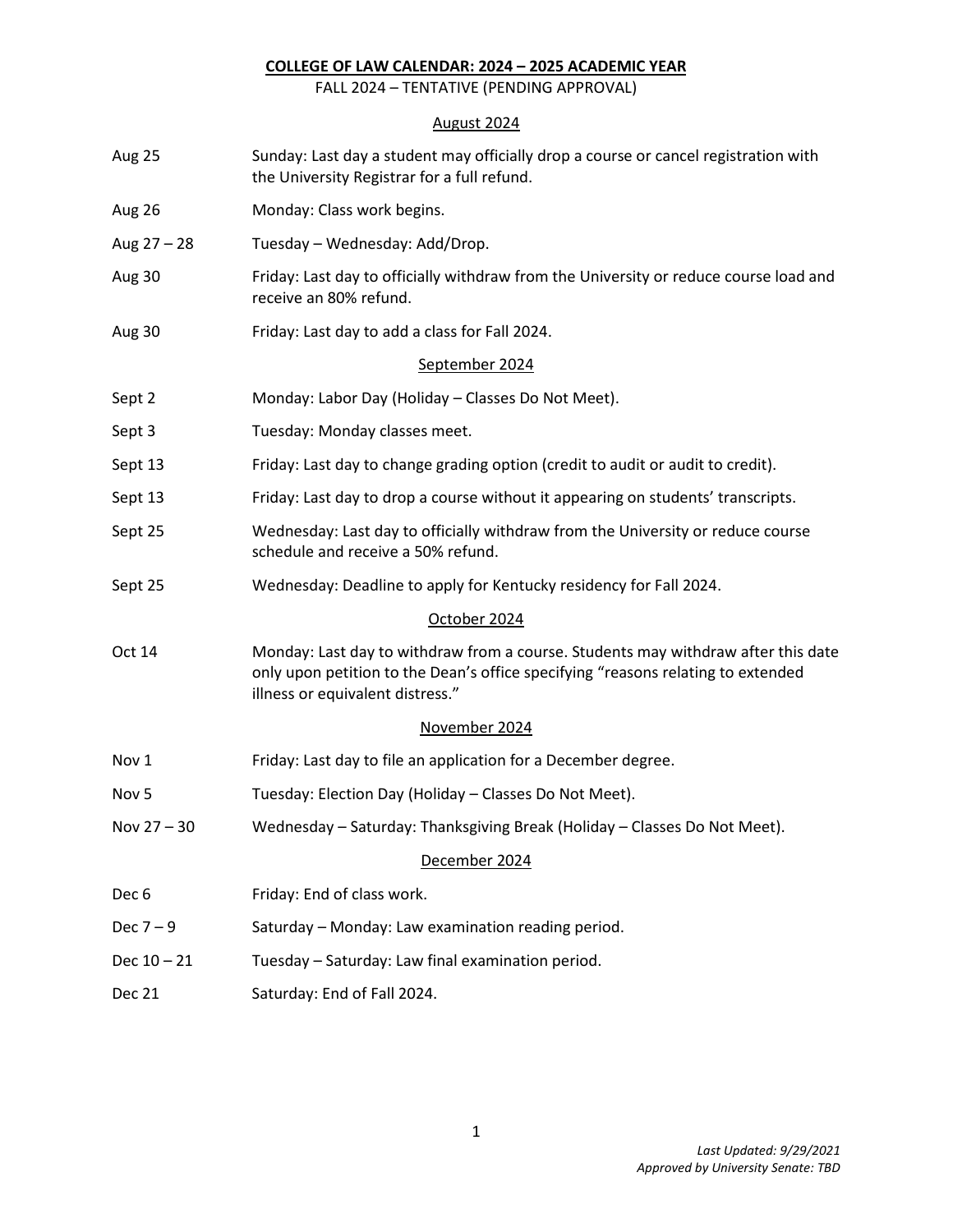#### **COLLEGE OF LAW CALENDAR: 2024 – 2025 ACADEMIC YEAR**

SPRING 2025 – TENTATIVE (PENDING APPROVAL)

# January 2025

| Jan 12          | Sunday: Last day a student may officially drop a course or cancel registration with<br>the University Registrar for a full refund.                                                                        |  |
|-----------------|-----------------------------------------------------------------------------------------------------------------------------------------------------------------------------------------------------------|--|
| Jan 13          | Monday: Class work begins.                                                                                                                                                                                |  |
| Jan $13 - 14$   | Monday - Tuesday: Add/Drop.                                                                                                                                                                               |  |
| Jan 17          | Friday: Last day to add a class for Spring 2025.                                                                                                                                                          |  |
| Jan 17          | Friday: Last day to officially withdraw from the University or reduce course load and<br>receive an 80% refund.                                                                                           |  |
| <b>Jan 20</b>   | Monday: Martin Luther King Jr. Day (Holiday - Classes Do Not Meet).                                                                                                                                       |  |
| <b>Jan 22</b>   | Wednesday: Payment deadline of registration fees.                                                                                                                                                         |  |
| <b>Jan 31</b>   | Friday: Last day to drop a course without it appearing on students' transcripts.                                                                                                                          |  |
| <b>Jan 31</b>   | Friday: Last day to change grading option (credit to audit or audit to credit).                                                                                                                           |  |
|                 | February 2025                                                                                                                                                                                             |  |
| Feb 12          | Wednesday: Last day to officially withdraw from the University or reduce course<br>load and receive a 50% refund.                                                                                         |  |
| Feb 13          | Thursday: Deadline to appeal Kentucky residency status determination for Spring<br>2025.                                                                                                                  |  |
| Feb 24          | Monday: Last day to withdraw from a course. Students may withdraw after this date<br>only upon petition to the Dean's office specifying "reasons relating to extended<br>illness or equivalent distress." |  |
|                 | <b>March 2025</b>                                                                                                                                                                                         |  |
| Mar 17 - 22     | Monday - Saturday: Spring Break (Classes Do Not Meet).                                                                                                                                                    |  |
|                 | <b>April 2025</b>                                                                                                                                                                                         |  |
| Apr 1           | Tuesday: Last day to file an application for a May degree.                                                                                                                                                |  |
| Apr 23          | Wednesday: End of class work.                                                                                                                                                                             |  |
| Apr $24 - 26$   | Thursday - Saturday: Law examination reading period.                                                                                                                                                      |  |
| Apr 27 - May 10 | Sunday - Saturday: Law final examination period.                                                                                                                                                          |  |
|                 | May 2025                                                                                                                                                                                                  |  |
| May 9           | Friday: Law Commencement.                                                                                                                                                                                 |  |
| <b>May 10</b>   | Saturday: End of Spring 2025.                                                                                                                                                                             |  |